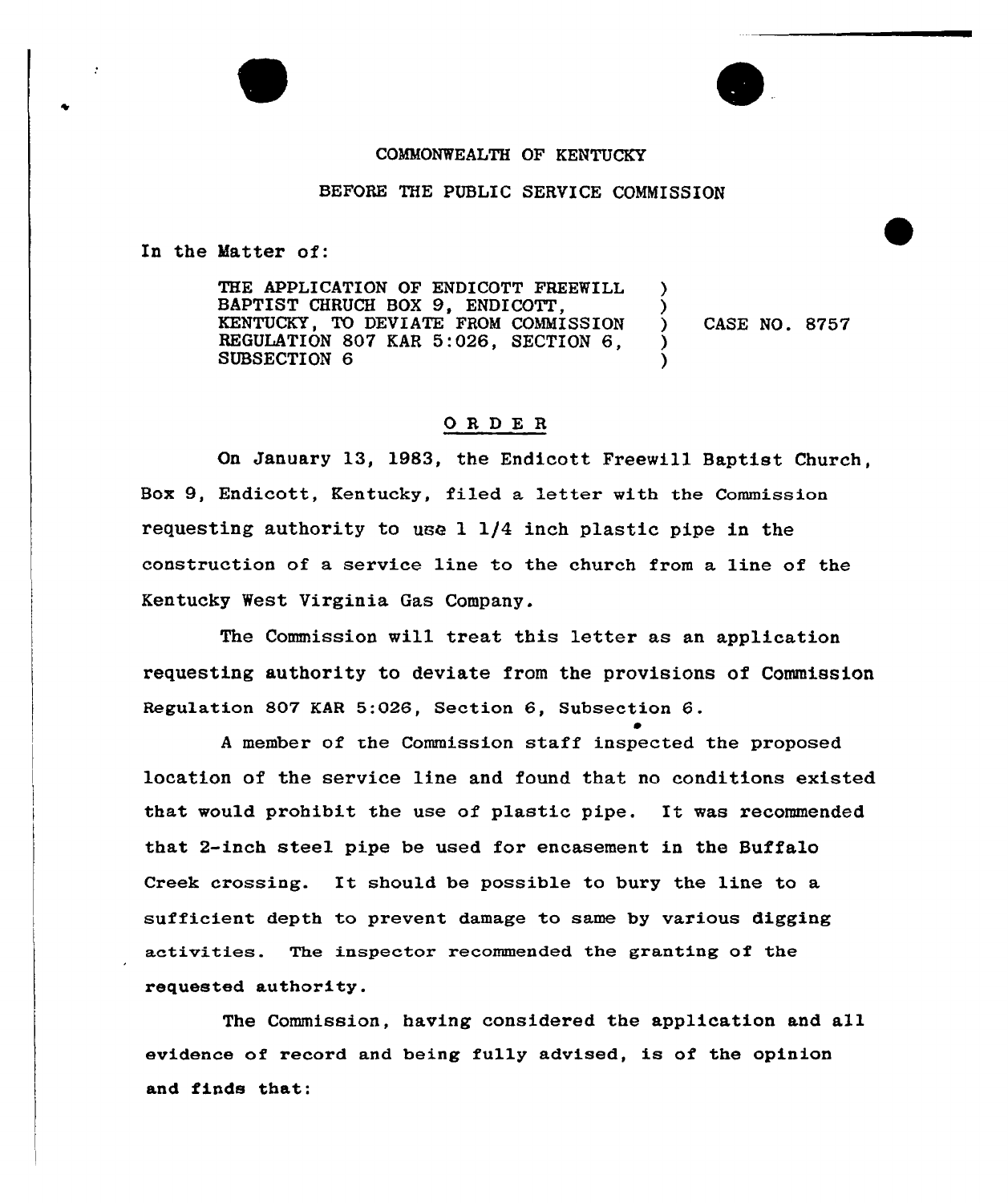l. <sup>A</sup> hearing to consider the merits of the application will not be necessary.

2. Endicott Freewill Baptist Church should be granted permission to use 1 1/4 inch plastic pipe in lieu of black steel pipe provided the pipe is of an approved type and the entire service line is buried a minimum of 36 inches and provided that 2-inch steel pipe is used for encasement in the Buffalo Creek crossing.

3. The completed service line installation should be inspected by Commission staff prior to the filling of the ditch.

4. Endicott Freewill Baptist Church should notify the Commission when construction is sufficiently completed to allow for the above inspection.

5. The plastic pipe should be installed by persons who gualify under the reguirements of 49 CFR 192.285.

6. This service line should be used only to serve one structure as required by state law.

7. Endicott Freewill Baptist Church should meet all other requirements of Public Service Commission Regulation 807 EAR 5:026, Section 6, Subsection 6, in its installations.

IT IS THEREFORE ORDERED that Endicott Froowill Baptist Church be and it hereby is granted authority to deviate from Public Service Commission Regulation 807 KAR 5:026, Section 6, Subsection 6, and to install 1 1/4 inch plastic pipe of an approved type for its service

 $-2-$